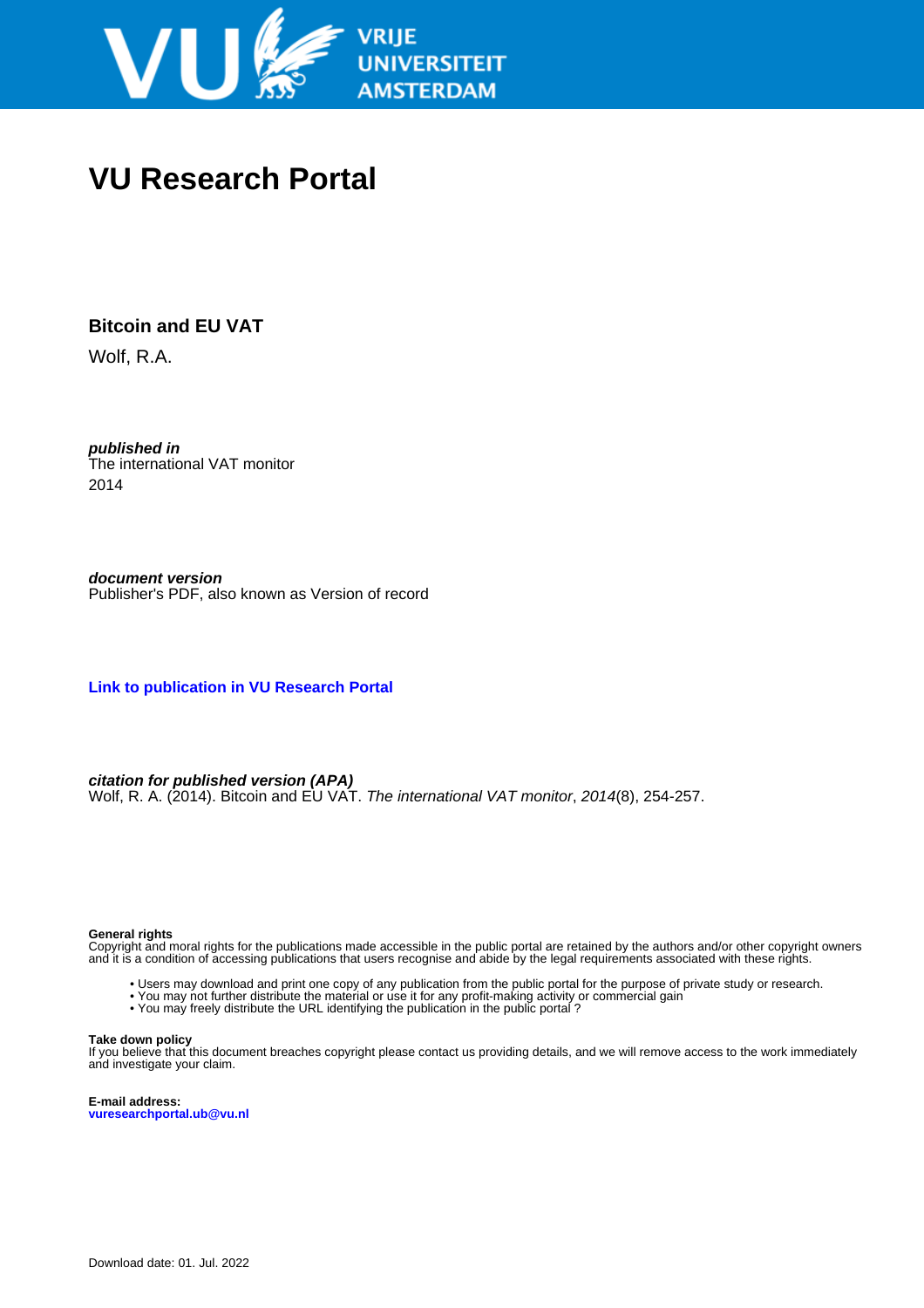# **Bitcoin and EU VAT**

**A relatively new phenomenon is the appearance of cryptocurrencies with bitcoins as their most prominent representative. In this article, the author discusses the VAT aspects of the use, exchange and mining of bitcoins under the EU VAT system.** 

### **1. Introduction to Bitcoin**

Legislation often fails to keep pace with technological developments. A recent example of regulators lagging behind is the appearance of cryptocurrencies with bitcoins as their most prominent representative. Since the EU VAT Directive<sup>1</sup> does not contain any provisions on cryptocurrencies, there is no certainty about the VAT aspects of this new means of payment. In view of the amount of bitcoins already in "circulation", this issue definitely requires immediate attention.

Bitcoin<sup>2</sup> is an open-source, peer-to-peer digital currency. It is based on the principles of cryptography (communications through secure channels) for validating transactions and controlling the production of the currency itself.3 Bitcoin was developed by a programmer (or group of programmers) who used the pseudonym Satoshi Nakamoto and whose identity remains unclear. The unit of the Bitcoin network is bitcoin or BTC (or XBT), which many consider to be a currency or Internet cash.4 This digital currency has no physical form but only exists as a balance in an electronic bitcoin account (or "wallet").

Bitcoins are not issued by states, banks or other financial institutions; they are generated by the Bitcoin software itself and can only exist within the Bitcoin system.<sup>5</sup> Bitcoins are not pegged to any real-world currency. The exchange rate is determined by supply and demand in the market. There are several real-time exchange platforms for buying and selling bitcoins.<sup>6</sup>

- **\* Prof. dr Redmar Wolf is Senior Counsel with Baker & McKenzie Amsterdam and Professor of indirect taxes at the Faculty of Law of the VU University Amsterdam.**
- 1. Council Directive 2006/112/EC of 28 November 2006 on the common system of value added tax, OJ L347 (2006), Corrigendum OJ L335 (2007).
- 2. "Bitcoin" (with a capital B) refers to the system (the software and the network it runs on) and "bitcoin" (lower case) to the currency itself. This notation is generally adhered to, *see* M. Bustillos, *The Bitcoin Boom*, The New Yorker, (2 April 2013), http://www.newyorker.com/online/blogs/ elements/2013/04/the-future-of-bitcoin.html (accessed on 31 Jan. 2014).
- 3. C.K. Elwell, M.M. Murphy & M.V. Seitzinger, *Bitcoin: Questions, Answers and Analysis of Legal Issues*, Washington, Congressional Research Service, p.1 (20 Dec. 2013).
- 4. Goldman Sachs, *All about Bitcoin*, Global Market Research, Top of Mind, (11 Mar. 2014).
- 5. An extensive overview of the technical aspects of Bitcoin, the pros and cons of the use of bitcoins and related legal aspects can be found in: J. Britto & A. Castillo, *Bitcoin: A Primer for Policymakers* (Mercatus Center, George Mason University 2013).
- 6. An overview of such exchanges can be found at: http://bitcoincharts.com/ markets/currency/EUR.html.

Bitcoins are more and more accepted as means of payment<sup>7</sup> and they offer users the advantages of lower transaction cost and increased privacy. However, the use of bitcoins also involves a number of disadvantages that could hinder wider use. The disadvantages include sizable volatility of the price of bitcoins and lack of security against theft and fraud<sup>8</sup>

It is generally acknowledged that the Bitcoin technology is revolutionary and can be used for a variety of purposes. This article focuses on the VAT aspects of bitcoins as a means of payment.<sup>9</sup>

#### **2. Currencies, Money and Bitcoins**

Throughout history, people have used a variety of means (currencies) for paying others for goods or services. In this context, a currency is something that circulates; something that is generally accepted in exchange for goods or services and that can subsequently be used for paying for other goods or services. A currency is a unit that represents a generally accepted standard for purchasing power  $(money).$ <sup>10</sup>

The first currencies were goods with an intrinsic value, such as livestock, seeds, gold or silver, or objects that were generally accepted as having a certain value, such as cowry shells or beads. These currencies were eventually replaced by coins and bank notes that were initially redeemable for goods, in particular for gold.11

For a long time, money was a private means of payment in the sense that governments did not claim a formal monopoly over the issue and use of money within their territories.12 From the 19th century, monetary instruments were standardized and the status of "legal tender" was reserved for official currencies. The official currencies developed into "fiduciary money", i.e. they could no longer be redeemed for gold or silver. People are willing to accept money in exchange for goods and services simply because they trust the monetary authorities that issue the money.<sup>13</sup> Trust ("fiducia") is crucial for this kind of money. Should the public lose its trust in the monetary authorities, the money will rapidly lose its value. In the last decades, payments for goods and services are increasingly made by

11. European Central Bank, *Virtual Currency Schemes*, p. 9 (2012).

12. A. Bal, *supra* n. 9.

<sup>7.</sup> European Central Bank, *Virtual Currency Schemes* (Oct. 2012).

<sup>8.</sup> Elwell et al., *supra* n. 3.

<sup>9.</sup> For an overview of the current tax aspects of bitcoins, *see* A. Bal, *Stateless Money in the Tax System*, 53 Eur. Taxn. 7 (2013), Journals IBFD; and M. Lambooij, *Retailers accepting Bitcoins: Tricky Tax Issues?,* 16 Derivs. & Fin. Instrums. 3 (2014), Journals IBFD.

<sup>10.</sup> F.A. Mann, *The Legal Aspect of Money*, p. 29 (Oxford: At the Clarendon Press 1971).

<sup>13.</sup> European Central Bank, *Virtual Currency Schemes*, p. 10 (2012).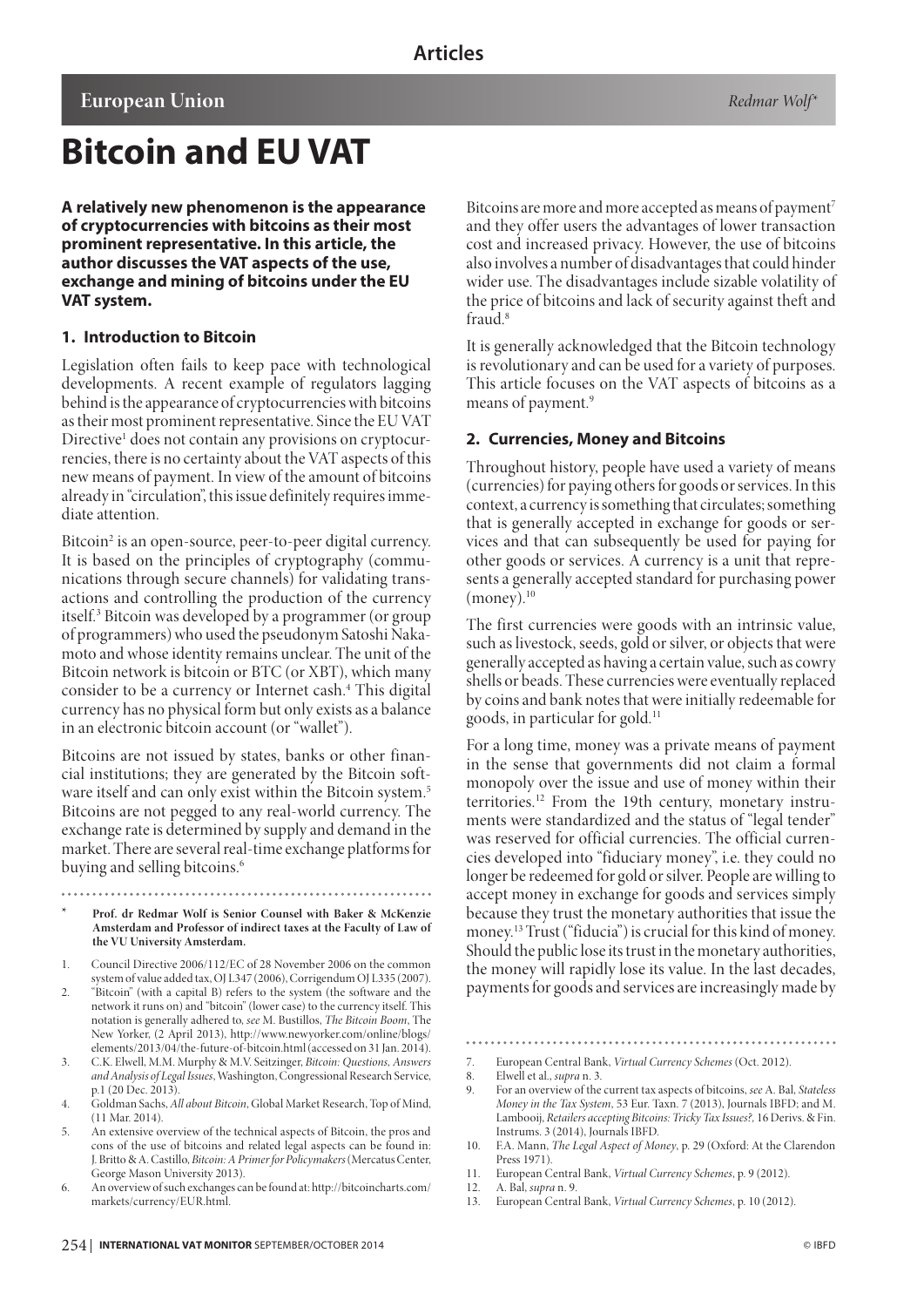electronic means (bank transfers or plastic money) but the standard unit is still expressed in the official currencies.

With the creation of the World Wide Web and the ongoing proliferation of the Internet, virtual communities appeared and some of them issued their own virtual currency. In this respect, a digital currency is a type of digital money that is not regulated by the monetary authorities but issued and usually controlled by private parties, and used and accepted as means of payment among the members of a specific community.14 Bitcoin also falls within this category.

# **3. VAT Aspects of Payments**

Although the VAT Directive does not contain a specific provision to that effect, it is generally acknowledged that one of the inherent features of the EU VAT system is that the mere payment of money does not have VAT consequences. VAT is a tax on final consumption of goods and services, and money in its capacity as a means of payment cannot be consumed. In *Mirror,*15 the Court of Justice of the European Union (ECJ) stated that the mere fact that a landlord pays an amount of money to a potential tenant for taking up the option to rent office space in the landlord's building does not automatically mean that, by taking up the option, the potential tenant provides a service for VAT purposes. Likewise, the mere fact that a hospital makes a lump-sum payment to a supplier for goods referred to in general terms in a list which may be altered at any time by agreement between the hospital and the supplier, and from which the hospital may possibly select articles, on the basis of an agreement from which he may unilaterally resile at any time, is irrelevant for VAT purposes,<sup>16</sup> in the sense that the payment is not consideration (advance payment) for future supplies of goods.

Consequently, in relation to supplies of goods and services, the customer's payment in money is outside the scope of VAT and the same conclusion applies where one type of money is being exchanged for a different type of money. As the ECJ confirmed in *The First National Bank of Chicago*, 17 the values of the currencies exchanged do not constitute turnover for the exchanging institution; in the absence of a commission or fee, the turnover of the exchanging bank is limited to the difference between the purchasing and selling prices of the currency.18 In her Opinion relating

to *Granton Advertising*, 19 Advocate General Kokott stated that transactions concerning "negotiable instruments"20 are rights which are regarded in the course of trade as being similar to money and which are to be treated for VAT purposes in the same way as payments of money. According to the AG, payments of money are admittedly not taxed as such, but are rather simply consideration for a taxed supply, either because they are neither a supply of goods nor a supply of services or because they are non-taxable (exempt from VAT). Consequently, "rights" with the same use as money should also be treated as money for VAT purposes. The AG concluded that the transfer of such rights should be treated as the mere transfer of money and, therefore, should remain outside the scope of VAT. The ECJ did not specifically address this issue because it found that the Granton Cards at issue were discount cards, not payment instruments.<sup>21</sup>

### **4. Paying with Bitcoins**

As regards the VAT aspects of bitcoins, the first question is whether paying with bitcoins constitutes payment in money or payment in kind.

In what is considered to be the first landmark case involving bitcoins, the United States Magistrate Judge Amos Mazzant concluded that bitcoins are a form of money: they can be used to purchase goods or services. The only limitation of bitcoins is that their use is limited to those places that accept them as payment. However, they can also be exchanged for conventional currencies, such as US dollars, euro, yen and yuan.<sup>22</sup>

In my view, for the purposes of VAT, bitcoins should be qualified as money or at least as a means of payment, which means that paying for supplies of goods or services with bitcoins does not have VAT consequences. This approach is currently officially accepted by the UK tax authorities.<sup>23</sup>

Treating payments with bitcoins as payments in kind would have the effect that final consumers who regularly pay their suppliers with bitcoins would have to be treated as taxable persons for VAT purposes for supplying bitcoins to their suppliers of goods and services. Since the VAT Directive does not contain an exemption for supplies of bitcoins, such supplies would be subject to VAT and final consumers would have to charge VAT on their supplies of bitcoins. This approach was recently advocated by the

- 19. Opinion of Advocate General J. Kokott of 24 October 2013, Case C-461/12, *Granton Advertising*.
- 20. Art. 135(1)(d) VAT Directive contains an exemption for transactions concerning deposit and current accounts, payments, transfers, debts, cheques and other negotiable instruments.
- 21. NL: ECJ, 12 June 2014, Case C-461/12, *Granton Advertising BV v. Inspecteur van de Belastingdienst Haaglanden/kantoor Den Haag*, ECLI:EU:C:2014:1525 – Not yet officially published, ECJ Case Law IBFD.
- 22. US: United States District Court for the Eastern District of Texas, Memorandum opinion regarding the Courts subject matter jurisdiction, 6 Aug. 2013, Judge Amos Mazzant, Case 4:13-cv-00416, *U.S. Securities and Exchange Commission v. Trendon T. Shavers et al.*
- 23. This approach was put forward in HRMC, *Tax treatment of activities involving Bitcoin and other similar cryptocurrencies,* Revenue & Customs Brief 09/14, (3 Mar. 2014), http://www.hmrc.gov.uk/briefs/vat/brief0914.htm (accessed 25 July 2014).

<sup>14.</sup> Id., p. 13.

<sup>15.</sup> E2: ECJ, 9 Oct. 2001, Case C-409/98, *Commissioners of Customs and Excise v. Mirror Group plc*, [2001] ECR I-7175; ECLI:EU:C:2001:524, ECJ Case Law IBFD, para. 26.

<sup>16.</sup> UK: ECJ, 21 Feb. 2006, Case C-419/02, *BUPA Hospitals Ltd and Goldsborough Developments Ltd v. the Commissioners of Customs and Excise*, [2006] ECR I-1685; ECLI:EU:C:2006:122, ECJ Case Law IBFD.

<sup>17.</sup> E2: ECJ, 14 July 1998, Case C-172/96, *Commissioners of Customs & Excise v. First National Bank of Chicago,* [1998] ECR I-4387; ECLI:EU:C:1998:354, ECJ Case Law IBFD.

<sup>18.</sup> In its written observations in this case, the UK government took the view that, in the absence of a commission or a fee, foreign exchange transactions are simply the exchange of one means of payment for another and do not constitute a supply of goods or services. The ECJ largely adopted the UK position, albeit that, according to the ECJ, the bank's margin constitutes remuneration for an exempt exchange service.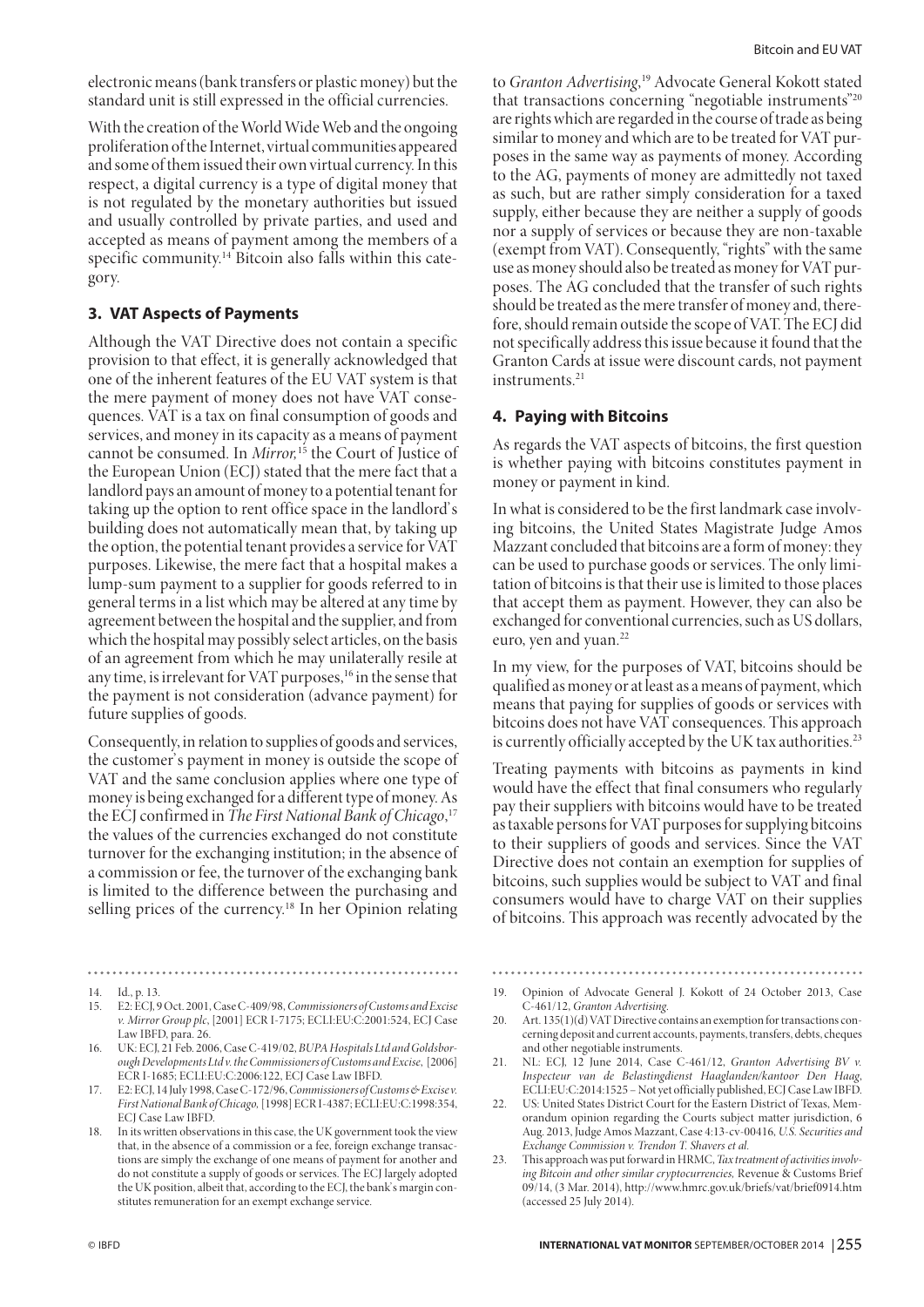#### Redmar Wolf

German Federal Ministry of Finance<sup>24</sup> and has also been adopted by the Austrian Ministry of Finance.<sup>25</sup>

Apart from the fact that, from a theoretical perspective, the German and Austrian positions do not hold water, taxing supplies of bitcoins would make many commercial transactions unattractive and create a breeding ground for carousel fraud.26

## **5. Accepting Bitcoins as Payment**

When a retailer accepts bitcoins as payment for taxed supplies of goods or services, VAT will be due on the consideration for the underlying supply, i.e. the taxable amount is the value of the bitcoins. The problem is that, where the factors used to determine the taxable amount of a transaction are expressed in a currency other than that of the Member State in which the VAT is due, the other currency must be converted on the basis of the latest selling rate recorded on the most representative exchange market(s) of the Member State concerned, or on the basis of the latest exchange rate published by the European Central Bank.<sup>27</sup> It is clear that there is no such official exchange rate for bitcoins. The "official exchange rates" relate to legal tender, which bitcoins are not. The question is whether bitcoins qualify as a "currency" as mentioned in this provision. In its judgment in the criminal proceedings against *Thompson, Johnson and Woodiwiss*, 28 the ECJ observed that, although doubts may be entertained as to the question of whether krugerrands are to be regarded as legal means of payment, it should nevertheless be noted that, on the money markets of those Member States which permit dealings in these coins, krugerrands are treated as being equivalent to currency. This judgment did not relate to VAT but may still be of interest in ascertaining the VAT position of bitcoins.

Regardless of whether or not they are a currency, bitcoins received by suppliers of goods and services must be valued. Following a method of conversion comparable to those laid down by article 91(2) of the VAT Directive seems a sensible approach. Exchange rates for bitcoins are readily available on the Internet, albeit that there is no single "official" exchange rate.29

## **6. Exchanging Bitcoins for Regular Currencies**

Once it is accepted that the supply of bitcoins constitutes a mere payment, the exchange of bitcoins against a "regular"

- 24. In a letter of 24 Apr. 2014 from Dr Michael Meister (*Parlamentarischer Staatssekretär beim Bundesminister der Finanzen*) on *Umsatzsteuerliche Behandlung von Bitcoins*; *see also*http://www.bundesverband-bitcoin.de/ wp-content/uploads/2014/05/140512-Antwort-PStS-Meister.pdf (accessed 25 July 2014).
- 25. Letter GZ. BMF-310205/0115-I/4/2014 from *Bundesminister* Dr Michael Spindelegger to the Austrian Parliament, 22 July 2014.
- 26. By using the same mechanisms that were previously used in the trade of carbon rights; *see* R.A. Wolf, *The Sad History of Carbon Carousels*, 21 Intl. VAT Monitor 6 (2010), Journals IBFD.
- 27. Art. 91(2) VAT Directive.
- 28. ECJ, 23 Nov. 1978, Case 7/78, *Regina v. Ernest George Thompson, Brian Albert Johnson and Colin Alex Norman Woodiwiss*, [1978]ECR – 2247, ECLI:EU:C:1978:209. Thompson, Johnson and Woodiwiss were accused of being knowingly involved in a fraudulent evasion of the prohibition on importation of gold coins into the United Kingdom and on the exportation of silver alloy coins from the United Kingdom.
- 29. *See*, for example, http://www.coindesk.com/price-cny/.

currency constitutes a reciprocal payment. Money in a specific form (or denomination) is traded in for money in a different form but representing the same "purchasing power". Such exchanges of currencies remain outside the scope of VAT to the extent that the value of the money traded in equals the value of the money received in return or, in other words, if the "purchasing power" does not change. As the UK tax authorities put it: when bitcoins are exchanged for sterling or for foreign currencies, such as euro or dollars, no VAT will be due on the value of the bitcoins themselves.<sup>30</sup>

Where the exchange of bitcoins is for consideration, in the form of a separate exchange fee or the use of different buying and selling rates, the question may arise of whether the related exchange service attracts VAT. Following the reasoning that, for VAT purposes, bitcoins are money, the exchange of bitcoins should fall under the exemption for "transactions concerning, inter alia, deposit and current accounts, payments, transfers and other negotiable instruments" laid down by article 135(1)(d) of the VAT Directive. This view is shared by the UK tax authorities.<sup>31</sup> However, other EU Member States may adopt a different approach. For example, Austria is of the opinion that exchanging virtual currencies for legal tender by taxable persons in the course of their business is subject to VAT.32

In about a year, the ECJ will resolve this matter because the Swedish Supreme Court has recently referred to the ECJ a request for a preliminary ruling in *David Hedqvist*. 33 David Hedqvist is an individual who was planning to engage in bitcoin exchange services. By an advance ruling, the *Skatterättsnämnd* had concluded that these activities are exempt from VAT because, for the purposes of VAT, bitcoins should be considered as a currency.34 However, the *Skatteverket* (tax authorities) appealed against the ruling. Considering that the ECJ's judgment in *The First National Bank of Chicago* does not necessarily apply to virtual currencies, the Supreme Court asked the ECJ whether transactions in the form of what has been designated as the exchange of virtual currency for traditional currency, and vice versa, which are effected for consideration added by the supplier when determining the exchange rates, constitute a service and, if the answer is in the affirmative, whether that service is exempt under article 135(1) of the VAT Directive.

By answering these questions, the ECJ will probably resolve the most fundamental VAT issues concerning Bitcoin.

#### 

- 30. Revenue & Customs Brief 09/14, *supra* n. 23, para. 3.
- 31. Id., para. 4: Charges (in whatever form) made over and above the value of the bitcoins for arranging or carrying out any transactions in bitcoins will be exempt from VAT under art. 135(1)(d).
- 32. Letter from *Bundesminister* Spindelegger, *supra* n. 25. Para. 19 of the letter reads: "*Der Umtausch von virtuellen Währungen in gesetzliche Zahlungsmittel kann einen steuerbaren und steuerpflichtigen Umsatz darstellen, wenn der Umtauschende Unternehmer ist, der diesen Umsatz im Rahmen seines Unternehmens ausführt*."
- 33. SE: ECJ, request for a preliminary ruling from the *Högsta förvaltningsdomstolen* (Sweden), 2 June 2014, Case C-264/14, *Skatteverket v. David Hedqvist*, ECJ Case Law IBFD.
- 34. *Mervärdesskatt*: *Handel med bitcoins. Förhandsbeskedet meddelat*: 2013- 10-14 (dnr 32-12/I), http://skatterattsnamnden.se/skatterattsnamnden/ forhandsbesked/2013/forhandsbesked2013/mervardesskatthandelmed bitcoins.5.46ae6b26141980f1e2d29d9.html (accessed 27 July 2014).